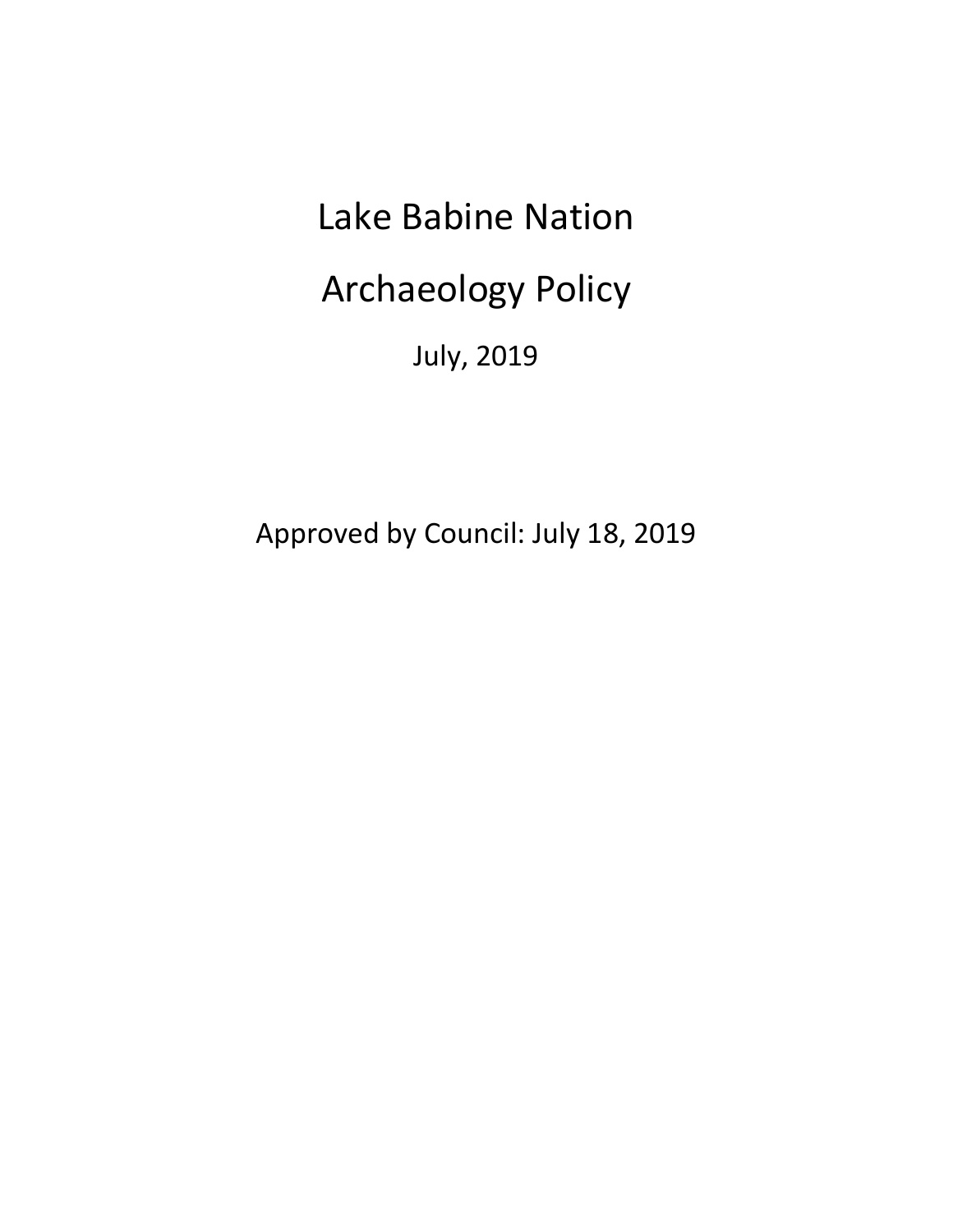# Table of Contents

| 1.0                          | 3  |
|------------------------------|----|
|                              |    |
| 2.0                          | 3  |
|                              |    |
| 3.0                          | 3  |
|                              |    |
| Figure 1: Map of Lake Babine | 4  |
|                              |    |
| 3.1                          | 5  |
|                              |    |
| 3.2                          | 5  |
|                              |    |
| 4.0                          | 6  |
|                              |    |
| 5.0                          | 8  |
|                              |    |
| 6.0 Management               | 9  |
|                              |    |
| 6.1                          | 9  |
|                              |    |
| 6.2                          | 9  |
|                              |    |
| 6.3                          | 9  |
|                              |    |
| 6.4 Site                     | 11 |
|                              |    |
| 6.5 Management               | 11 |
|                              |    |
| 6.6 Artifact Recovery and    | 12 |
|                              |    |
| 6.6.1 Artifact               | 12 |
|                              |    |
| 6.6.2 Culturally Modified    | 12 |
|                              |    |
| 6.6.3                        | 12 |
|                              |    |
| 6.7 Ancestral Remains        | 12 |
|                              |    |
| 7.0 Legislative              | 12 |
|                              |    |
|                              |    |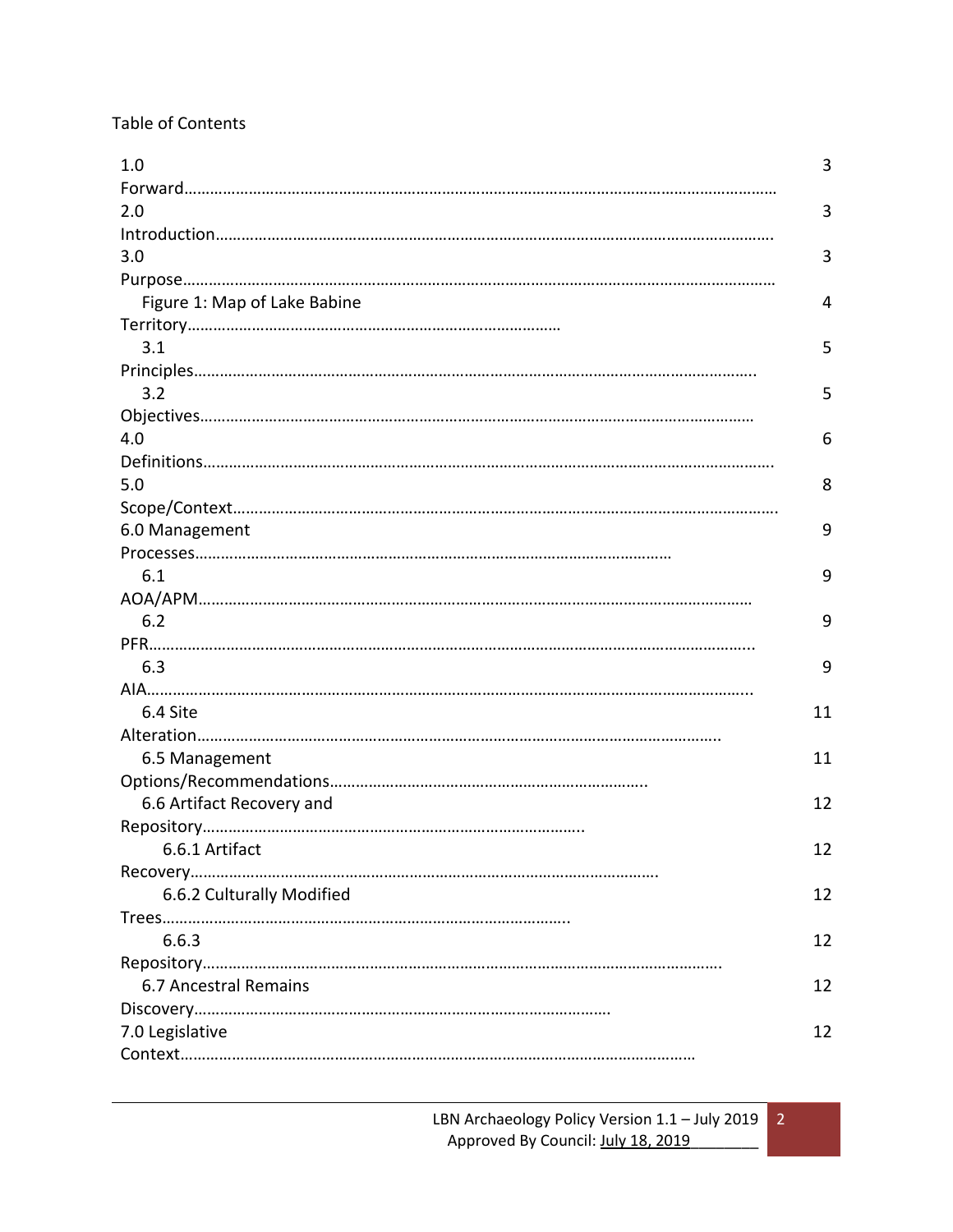| 7.1 Heritage Conservation                           | 13 |
|-----------------------------------------------------|----|
|                                                     |    |
| 8.0 Associated                                      | 13 |
|                                                     |    |
| 8.1 Chance Find                                     | 13 |
|                                                     |    |
| 8.2 Best Management                                 | 13 |
|                                                     |    |
| 8.3 Referral Response Template - Internal           | 13 |
|                                                     |    |
| 8.4 Permit Application Response Template – Internal | 13 |
|                                                     |    |
| 8.5 Field Recording Forms - Internal                | 13 |
|                                                     |    |
| 9.0                                                 | 13 |
|                                                     |    |
| 10.0 Violation of                                   | 13 |
|                                                     |    |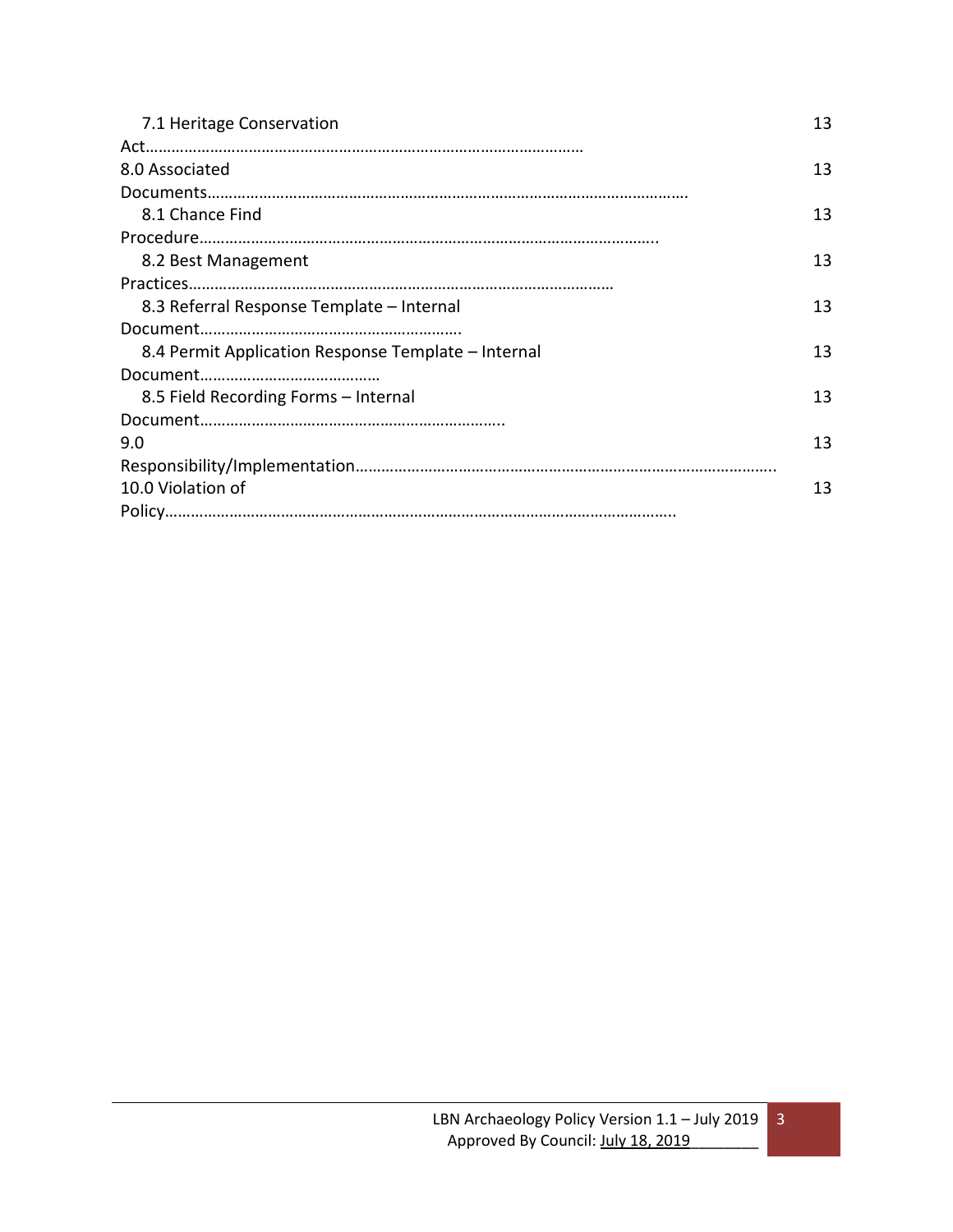#### **1.0 Forward**

This policy manual is a living document that reflects Lake Babine Nation (LBN) views on archaeological protection, preservation and stewardship. The policies in this document are subject to periodic review and revision.

#### **2.0 Introduction**

The lands and waters of Lake Babine Nation (LBN) include Babine Lake, Babine River, and surrounding lakes, creeks, wetlands, mountains, passes and rivers (See Figure 1). LBN holds 27 Indian Reserves, many along the shores of Babine Lake, and has five primary communities: Fort Babine, Old Fort (Nedo'ats), Tachet, Donald's Landing/Pinkut and Woyenne. Our people have maintained our social and political autonomy through the arrival of British and Canadian colonial interest, and our unique traditions, rights, and ways of life despite rampant colonization.

Our traditional governance system is led by hereditary chiefs who are the leaders of our four matrilineal clans, by which our Nation and territories are organized; the Beaver/Grouse Clan, Frog/Marten Clan, Caribou/Mountain Clan and the Bear/Grizzly Clan. Our hereditary chiefs and Kiwhwicinh continue to play an important role in our political and cultural affairs and have a strong role in maintaining cultural knowledge and caring for ancestral territories and resources. LBN also has an elected political governing structure, the Lake Babine Nation Council, which represents the rights of the LBN as a whole and includes a Chief and nine Councillors. The hereditary chiefs, Kiwhwicinh and elected leaders have roles in stewarding and protecting our archaeological resources.

#### **3.0 Purpose**

For the past several decades, our government and citizens have witnessed several thousands of land developments largely conducted by third parties that have negatively impacted our archaeological sites. The purpose of this policy is to facilitate the protection, preservation and stewardship of archaeological sites and resources within Lake Babine Territory. Many activities that occur within our Territory can negatively impact archaeological sites and resources. These activities are generally related to those that can impact the ground, particularly using mechanized equipment and timber harvesting. This policy encompasses procedural aspects of referral review, *Heritage Conservation Act* (HCA) permitting review, and expectations for archaeological assessment within LBN Territory. We wish to inform others of our values and policies prior to any archaeological issues arising. This policy outlines our expectations, concerns and processes so that we can work with the external towards our objectives for protection, preservation and stewardship of our archaeological resources within our Territory.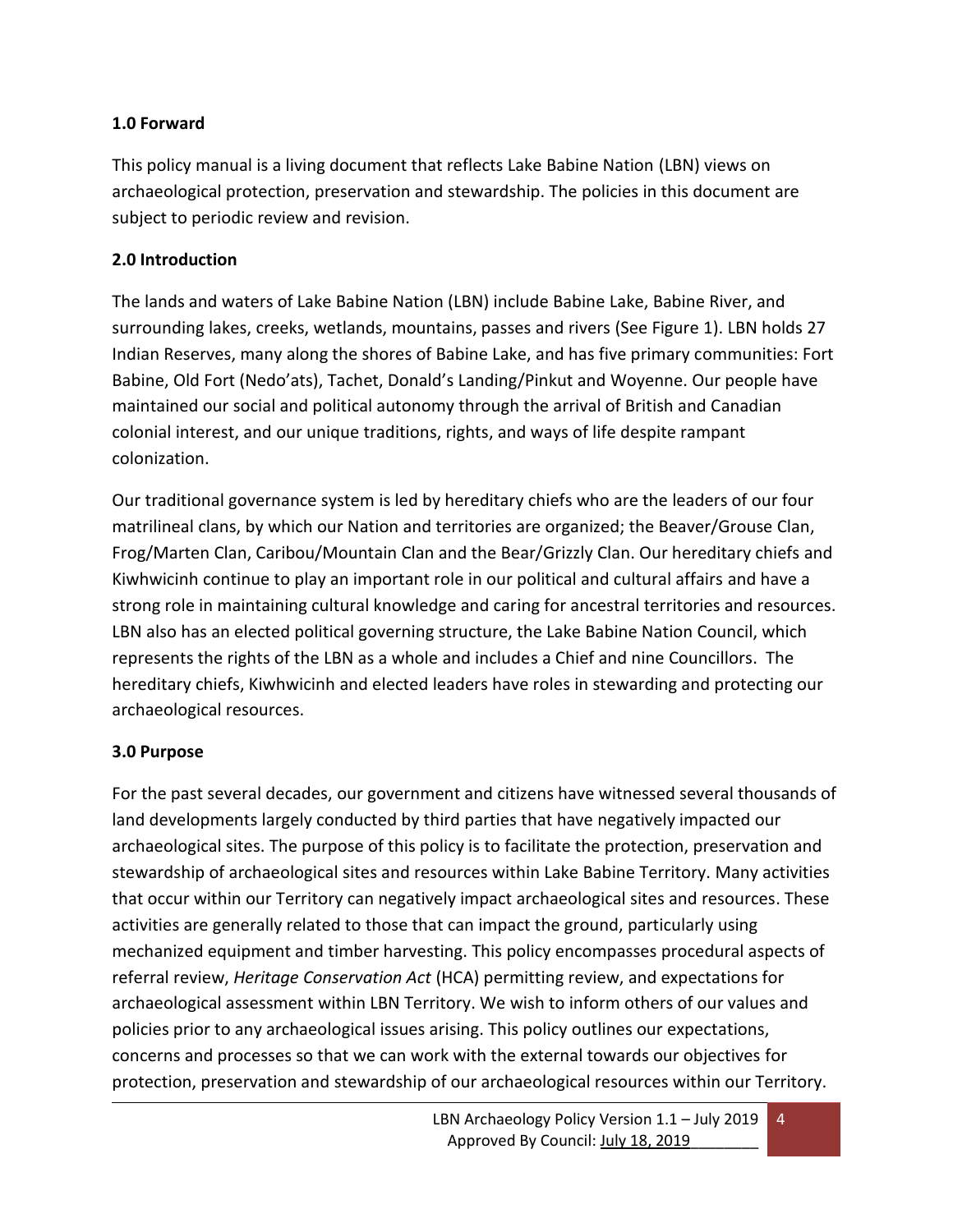

Figure 1: Map of Lake Babine Territory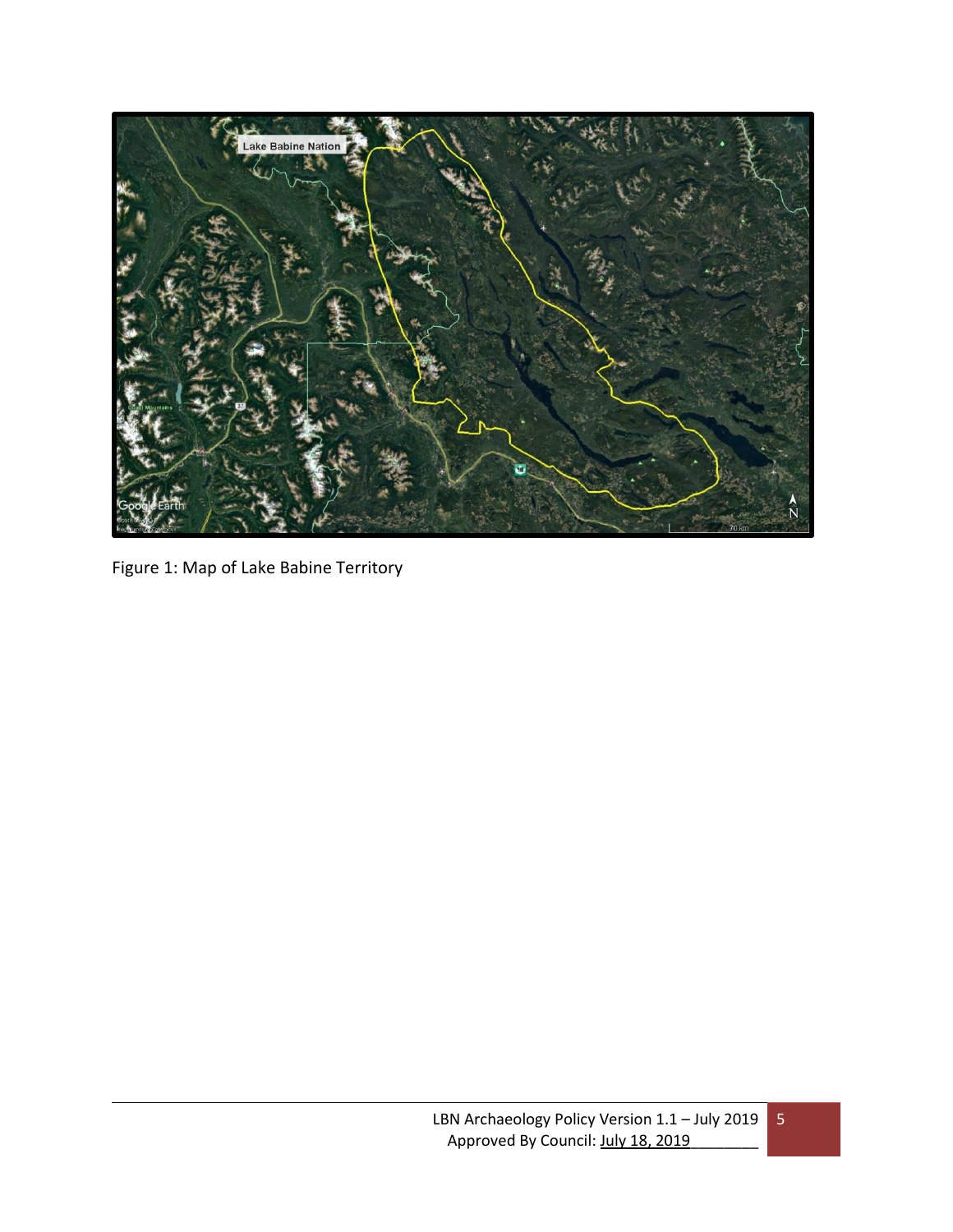#### **3.1 Principles**

- 1. We assert governing jurisdiction over our territory, both on and off currently registered Reserve lands.
- 2. We are stewards for all of our heritage resources, including archaeological sites and artifacts. We have an inherent right and obligation to maintain and preserve a distinct cultural identity and way of life for present and future generations, which includes the preservation, protection and stewardship of our archaeological sites and resources. LBN (and by extension our employees and contractors) are stewards of archaeological resources within our Territory.
- 3. We have the right to interpret the significance of archaeological sites and resources and contribute to the interpretive process of any archaeological investigations.
- 4. We must have meaningful say in all matters related to the preservation, protection and stewardship of our archaeological sites and resources. This includes full and meaningful consultation with all levels of government, academic and research institutions, archaeologists, developers and other agencies and/or specific interest groups who may wish to carry out activities within our Territory.
- 5. We expect collaborative discussion around management of impacts to archaeological sites and that decisions to manage impacts meet our requirements for addressing our issues.
- 6. We will take steps to work with our neighboring Indigenous Nations to establish protocol agreements in areas of shared territory.
- 7. All archaeological sites and resources within our Territory will be protected and managed in a way that is respectful of our stewardship, cultural values and traditional teachings.
- 8. We require a reasonable amount of time to respond to referrals, permit applications and requests for participation in fieldwork.
- 9. This policy is designed to ensure that consultation is occurring with appropriate LBN representatives as designated in this policy (Section 9.0).

# **3.2 Objectives**

- 1. Respectful treatment of our archaeological sites.
- 2. Recognition of Lake Babine Nation governance and management authority over our archaeological sites and resources.
- 3. Clarity is provided regarding our perspectives and procedures for the stewardship of our archaeological sites.
- 4. Oral traditions and traditional ecological knowledge and traditional practice sites are recognized as a valid part of archaeological/scientific investigation.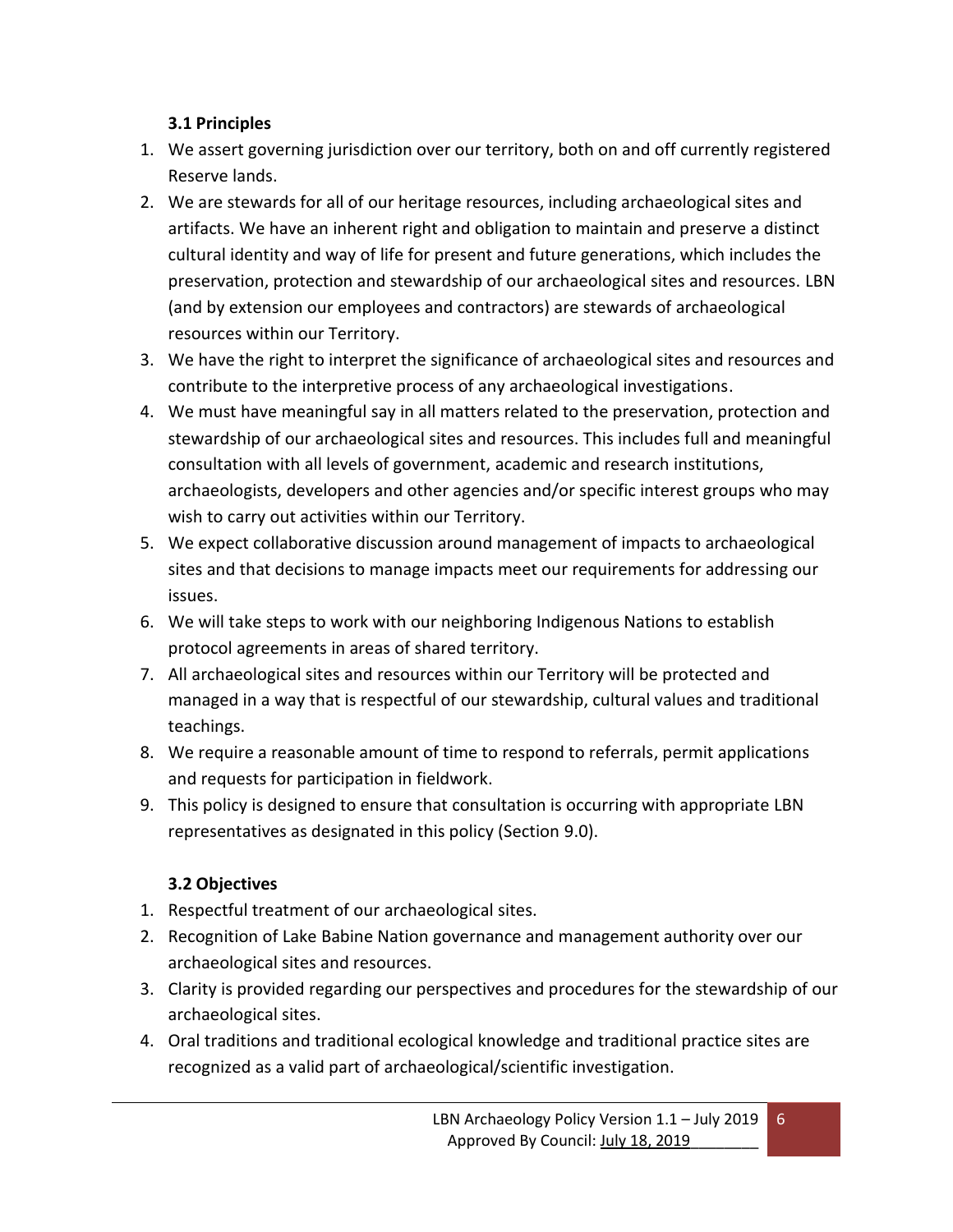- 5. Knowledge and understanding of our archaeological sites and resources including the respectful treatment of these resources is advanced.
- 6. Ensuring social, cultural and/or economic benefits flow to LBN from archaeology projects taking place within our Territory.
- 7. LBN cooperates with other organizations in the protection and stewardship of our archaeological resources, and healthy relationships are developed between LBN and those who live and work in our homelands.
- 8. Avenues are identified for repatriating archaeological items and materials to a future LBN museum or repository.
- 9. Ensure reasonable compensation to LBN for the resources needed to steward archaeological resources.

# **4.0 Definitions**

**Ancestral Remains:** the skeletal or otherwise physical remains of a deceased person or persons in all likelihood of Lake Babine ancestry.

**Archaeology:** the scientific study of historic or prehistoric peoples and their cultures by analysis of material culture such as artifacts, inscriptions, monuments and other such remains.

**Archaeological Impact Assessment:** fieldwork conducted to determine how a proposed development may disturb or alter a recorded or unrecorded archaeological site. An AIA records archaeological sites, including site boundaries within the study area by conducting subsurface testing (digging small holes) within the archaeological site to determine the location of physical artifacts or features.

**Archaeological Overview Assessment (AOA):** an archaeological study that finds the archaeological potential of an area, sometimes called an archaeological potential model APM). This is usually a desktop review, and can be done on small properties or in larger areas (i.e. a forest district). No HCA permit is required to conduct an AOA.

**Archaeological Site:** a place (or group of places) in which evidence of past activity is preserved.

**Artifacts:** Objects that can be readily removed from the archaeological site of which they are a part; moveable objects (i.e. chipped stone flakes, knives, spears and arrowheads, basketry, hand-mauls, etc.).

**Blanket Permit:** A one-year or multi-year permit held by one archaeologist to conduct multiple AIAs that pertain to one development type (i.e. forestry, hydro lines, mining) within one region (i.e. a forest district). Under Bulletin 25, the permit holder is required to provide at least 30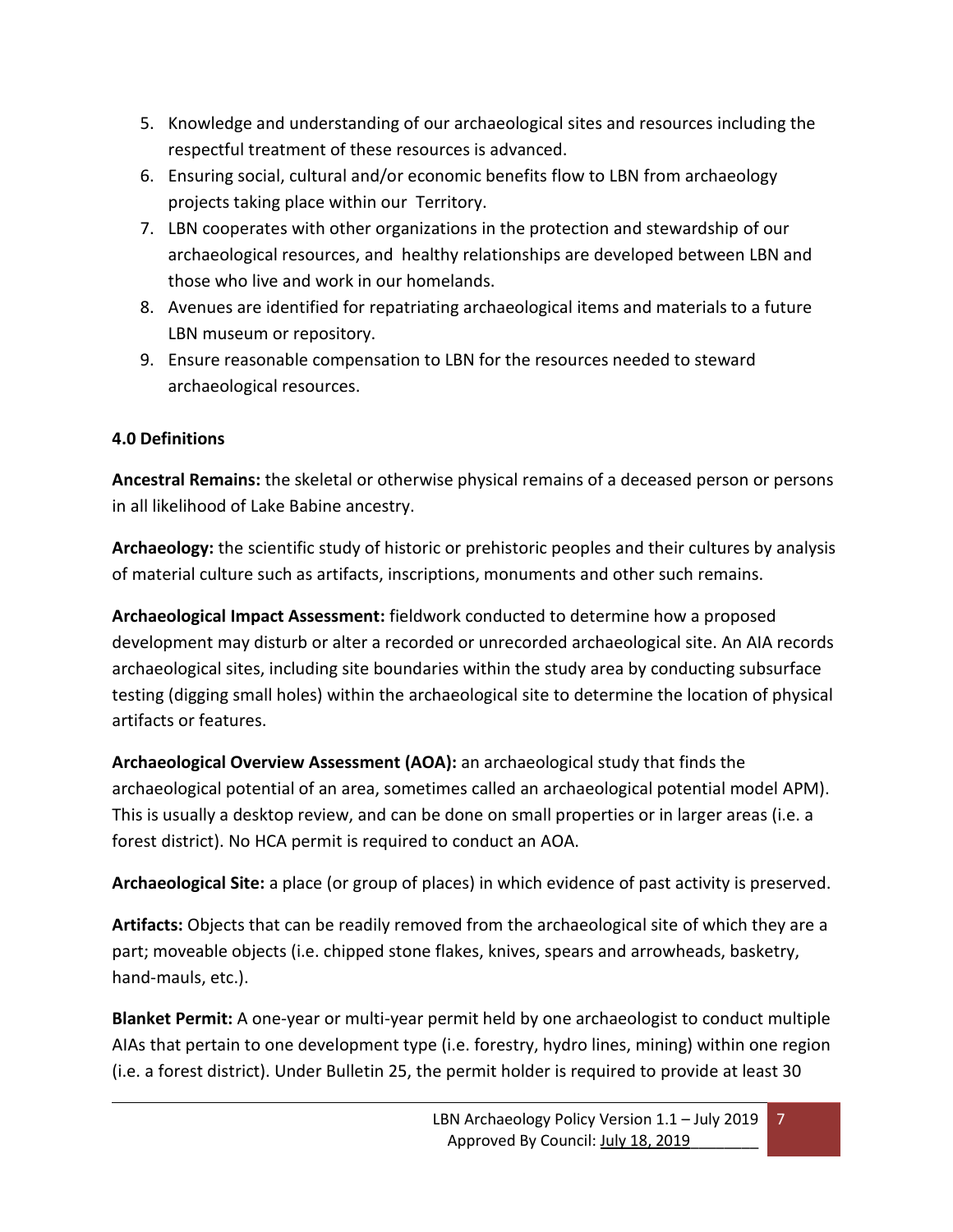days' notice to all Indigenous Nations when fieldwork is being conducted under a blanket permit within their Territory.

**Cultural Heritage:** The legacy of physical artifacts and intangible attributes of a group or society that are inherited from past generations, maintained in the present and bestowed for the benefit of future generations. This includes practices, places, collective memories, traditions and objects that people individually or collectively wish to preserve and pass on to the next generation to perpetuate national or cultural identity. Archaeological sites and resources are one type of cultural heritage.

**Culturally Modified Trees (CMT): (pre-1846 and post-1846):** A tree that has been intentionally altered by Indigenous people's traditional utilization of the forest.

In relation to CMTs in LBN territory, two important distinctions are made:

- 1. Pre-1846 CMTs are considered to be archaeological sites and are automatically protected under the Heritage Conservation Act (HCA).
- 2. Post-1846 CMTs are considered to be an indication of the practice of an aboriginal right and are of value to LBN but are not protected under the HCA.

**Features:** Objects that form a permanent part of the archaeological site of which they are a part; objects that cannot physically be removed from the site – at least not without significant effort or without destroying the object (i.e. cultural depressions, culturally modified trees, rock walls, roasting pits, hearths, stone quarries, burial mounds, etc.).

**Lake Babine Nation Territory:** For the purposes of this policy, the Territory of Lake Babine Nation the area shown on the Territory Map included as **Schedule "A"** to this policy and it includes Babine Lake, Babine River, and surrounding lakes, mountains, passes and rivers.

**Preliminary Field Reconnaissance:** A non-intrusive field survey (i.e. no subsurface testing is conducted) used to supplement an AOA if there is insufficient data to complete an AOA. A PFR may be used to assess an area for archaeological potential in the field to then make recommendations for next steps.

**Proponent:** Any person, firm, or corporation who is developing or proposing to develop lands or natural resources within LBN Territory.

**Qualified Archaeologist:** Archaeologists approved by LBN to be sufficiently qualified to conduct fieldwork within LBN Territory. Qualified Archaeologists follow LBN policy and procedures and are recognized by the BC Archaeology Branch as field directors within LBN Territory.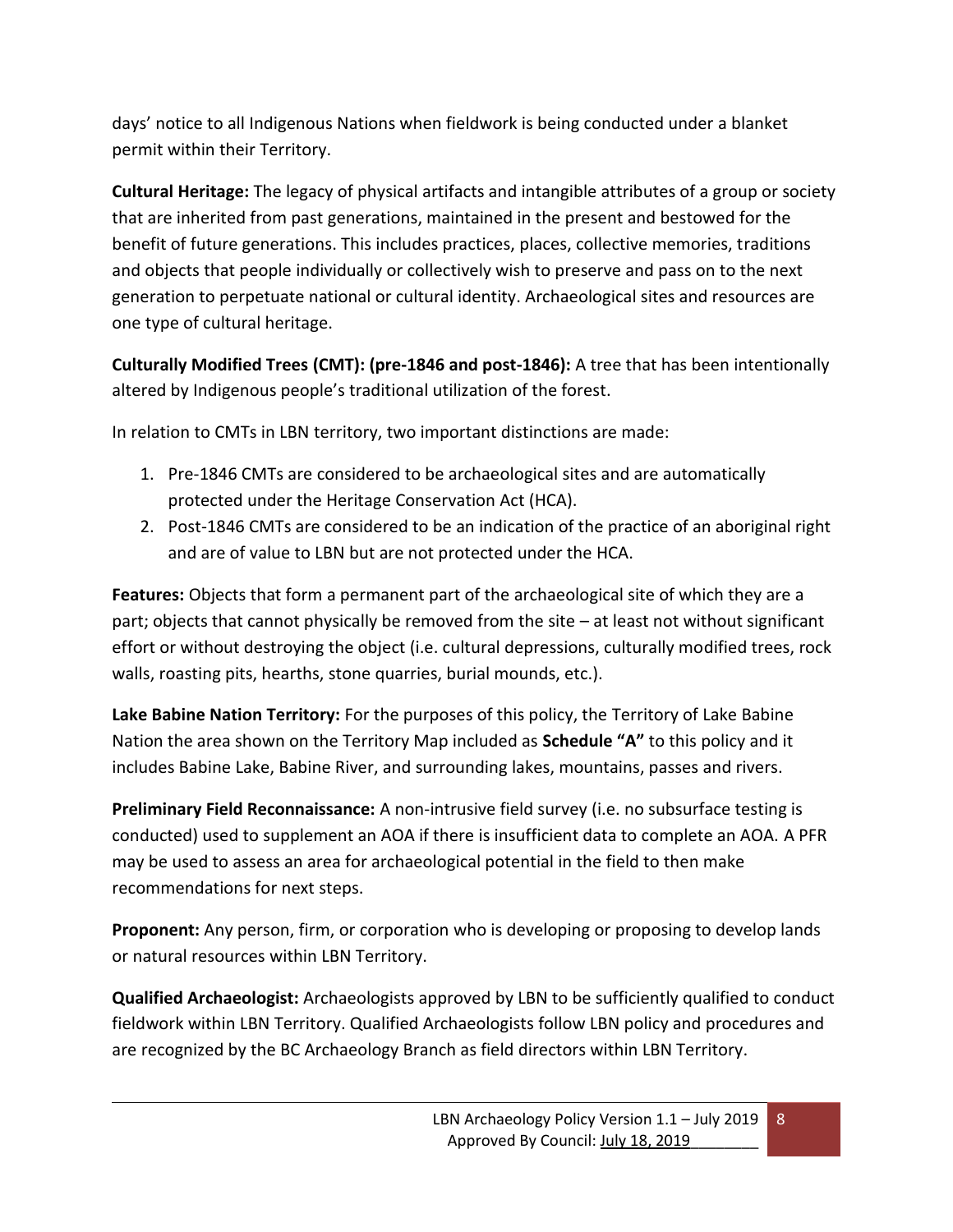**Repatriation:** The return of cultural property to the originating country, community, family or individual. Some cultural property may have been taken from its original owners through illegal or unethical ways. Repatriation of cultural property is an important part of acknowledging and reconciling the unjust ways that many Indigenous Nations people were treated in the past.

**Site Alteration Permit:** A permit issued by the province of British Columbia under Section 12 of the HCA which authorizes the removal of residual archaeological deposits once the inspection and or investigation are complete.

**Study Area:** Area that is assessed for impacts to archaeological sites or resources during an archaeological assessment (AIA, PFR, AOA). Usually includes proposed development areas determined to overlap with landscapes that have archaeological potential.

**Traditional Ecological Knowledge**: a cumulative body of knowledge, practice and belief evolving by adaptive processes and handed down through generations by cultural transmission, about the relationship of living beings (including humans) with one another and with their environment.

# **5.0 Scope/Context**

This policy covers all archaeological sites within Lake Babine Territory. This policy does not cover broader Lake Babine cultural heritage sites; LBN intends to develop a separate policy to address cultural heritage sites, including traditional use sites, sacred and spiritual sites and others determined to have cultural significance by the Lake Babine Nation.

This policy is intended to provide information to LBN citizens, industry operating or intending to operate in LBN Territory, other governments, archaeologists and non-Indigenous residents within LBN Territory regarding LBN perspectives, goals, objectives and procedures for the protection, preservation and stewardship of archaeological sites within LBN Territory.

This policy applies to all projects or works that may impact archaeological sites within LBN Territory.

All land developments and resource management projects (including those proposed for lakes, rivers, creeks, wetlands and waterways) shall come within the purview of this policy.

All consulting archaeologists (on behalf of proponents) or independent researchers must collaborate with LBN regarding projects or works being conducted within LBN Territory.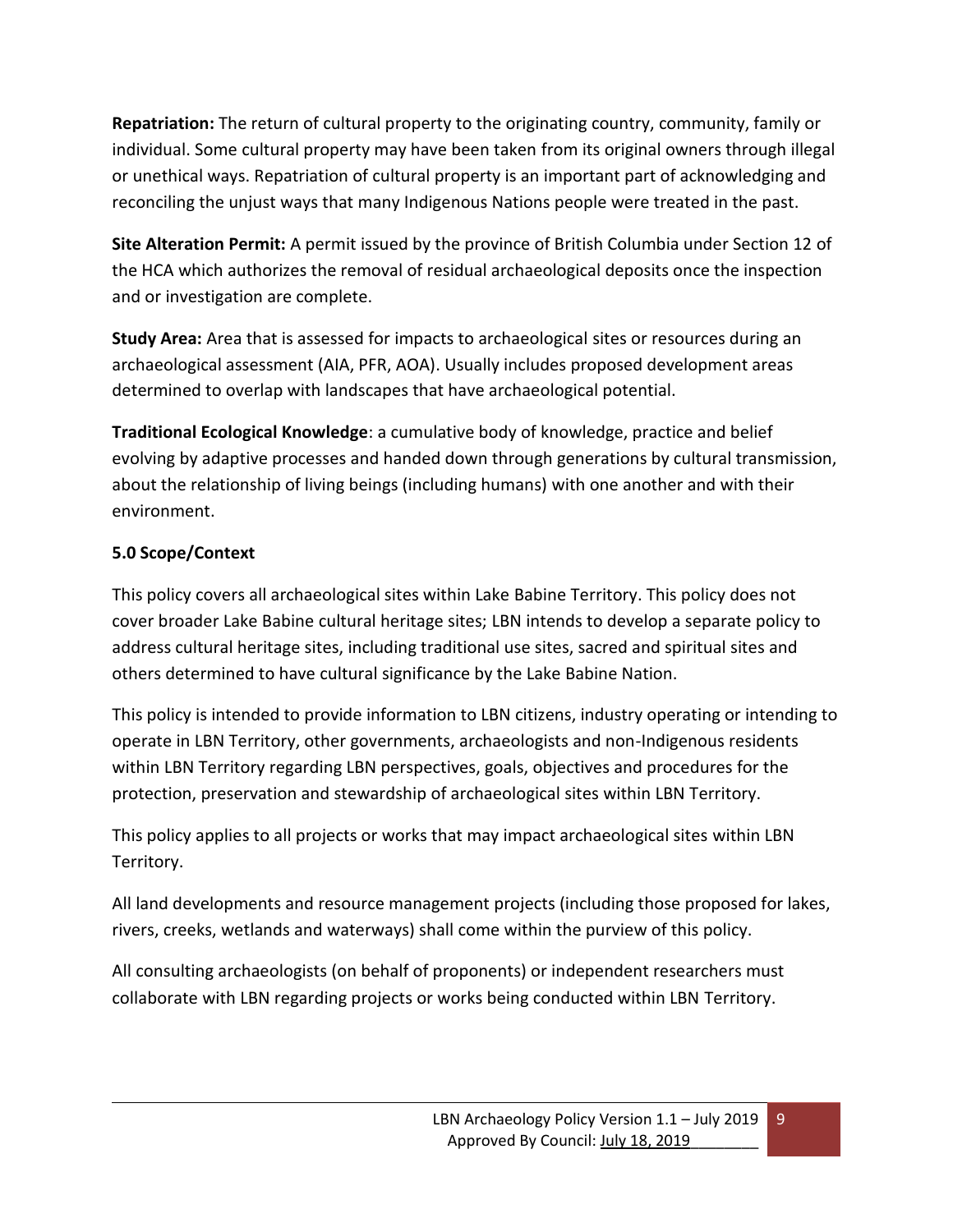#### **6.0 Management Processes**

This section outlines the guidelines for conducting archaeological work within LBN Territory. It also outlines management options for archaeological sites and resources.

#### **6.1 AOA/APM**

Archaeological Overview Assessments and potential models must be conducted in collaboration with LBN. Companies who are interested in conducting an AOA must contact LBN to see what types of information will be shared to assist with the development of the AOA. A draft of the AOA reporting will be shared with LBN for review and comment. All reporting and data sets generated during the AOA or modelling process will be shared with LBN to be stored in our databases.

*Typical response to requests for information sharing is 30-45 days.* 

# **6.2 PFR**

An archaeological overview assessment or potential model may require a preliminary field reconnaissance (PFR). A PFR can be conducted under permit or not, as it is non-intrusive (i.e. no subsurface testing is conducted). A PFR could be undertaken in the event that data reviewed during the AOA is insufficient for assessing archaeological resource potential or where the project is still in its planning phase and there are project design alternatives. A PFR may result in the identification of the need for further field studies (AIA, SAP, etc.). The decision as to whether a PFR is warranted will be at the discretion of LBN in collaboration with the proponent and/or archaeologist.

The PFR should:

- Confirm or refute the existence of archaeological sites reported or predicted from documentary research;
- Allow further predictions to be made about the distribution, density and potential significance of archaeological sites within the study area;
- Identify areas where sites are apparently absent, implying low or no potential;
- Verify, wherever possible, potential impacts imposed by the development project;
- Suggest the most appropriate survey methods or techniques to be used in an intensive field survey should such a survey be necessary.

# **6.3 AIA**

An AIA is required by LBN when:

• A known archaeological site is present within the study area or within 500 meters of the boundaries of the study area;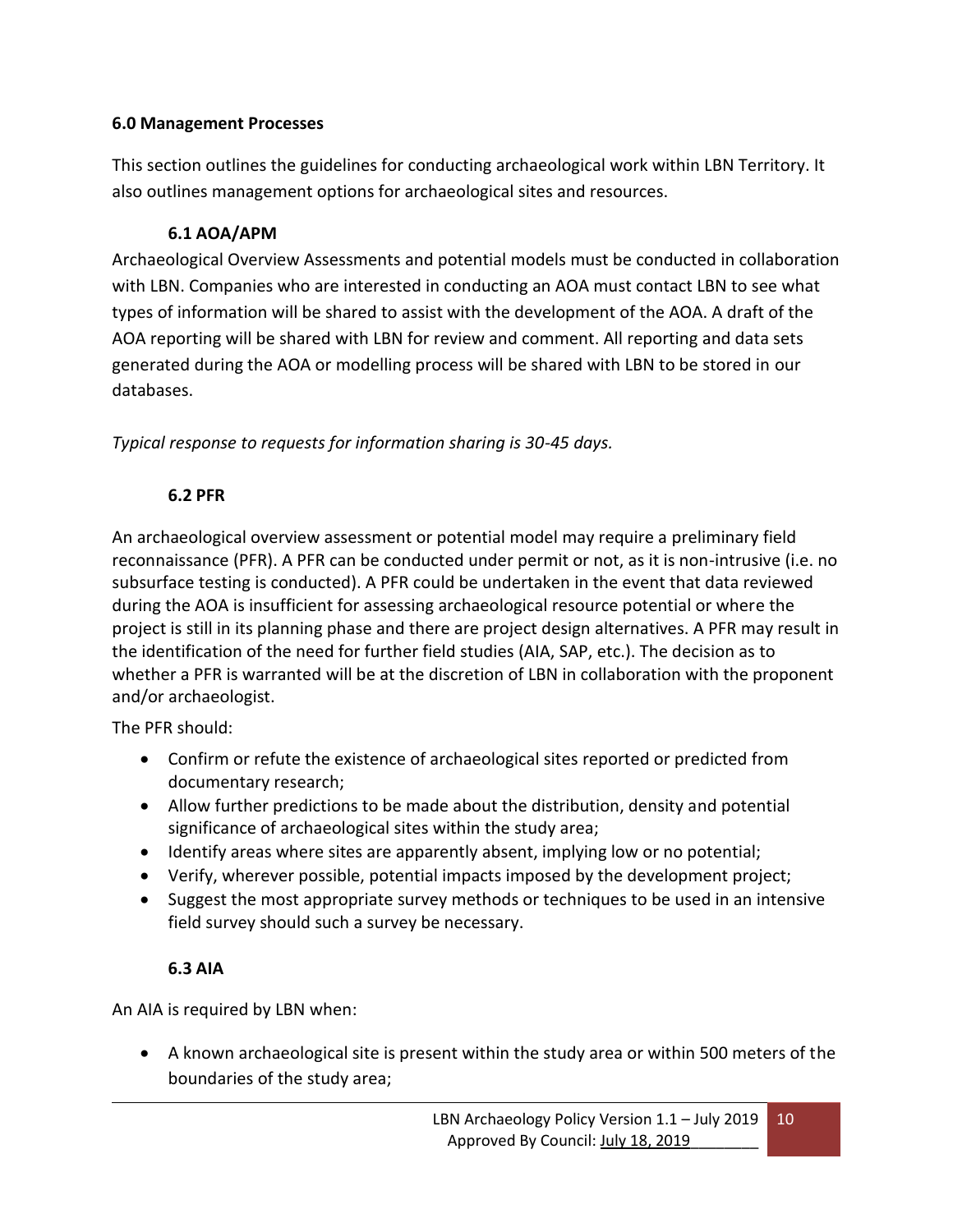- Potential for archaeological sites are identified through an AOA or PFR;
- Our traditional use data (internally reviewed) identifies an area where we feel further fieldwork is required (i.e. a known camping or hunting location, trail, burial, etc.).

An AIA must be conducted under an HCA permit by a qualified archaeologist. The archaeologist conducting the fieldwork must be experienced and knowledgeable of the archaeological record and past human life ways in LBN Territory. If they have never worked within our Territory, they must work with someone with regional knowledge of the archaeological record and/or an LBN representative until they have gained sufficient experience in the area. The archaeologist must be willing to discuss all aspects of the archaeological assessment and consider incorporation of input from LBN staff and representatives. This includes but is not limited to:

- Consulting with LBN's designated representatives while conducting background research to ensure all cultural heritage interests are considered for each project;
- Communicating field methods prior to commencement of fieldwork and allowing time for comment and revision;
- Consulting with LBN when assessing archaeological site significance
- Communicating with LBN when a site is recorded and discussing management options prior to implementation of the options and final reporting;

LBN will review all AIA permit applications to determine adequacy of the methodology and the qualifications of the archaeologists conducting the fieldwork. Comments, if needed, will be provided to both the Archaeology Branch and the permit applicant. LBN may communicate to the permit sponsor (proponent) under certain circumstances.

LBN may wish to send a field technician on the project, for example when the project is a part of an Environmental Assessment or when it is in an area of interest for LBN. We require 15 business days notification of fieldwork, and financial compensation (rate sheet provided upon request).

LBN require notification of results of fieldwork when a site is recorded and the draft recommendations for mitigation, to be discussed with the proponent, prior to any work being completed. LBN also requires a digital copy of the AIA final report as well as CMT recording forms and photographs to be provided for review and comment and to keep in our records.

*Typical timeline for review of AIA reporting is 30-45 days.*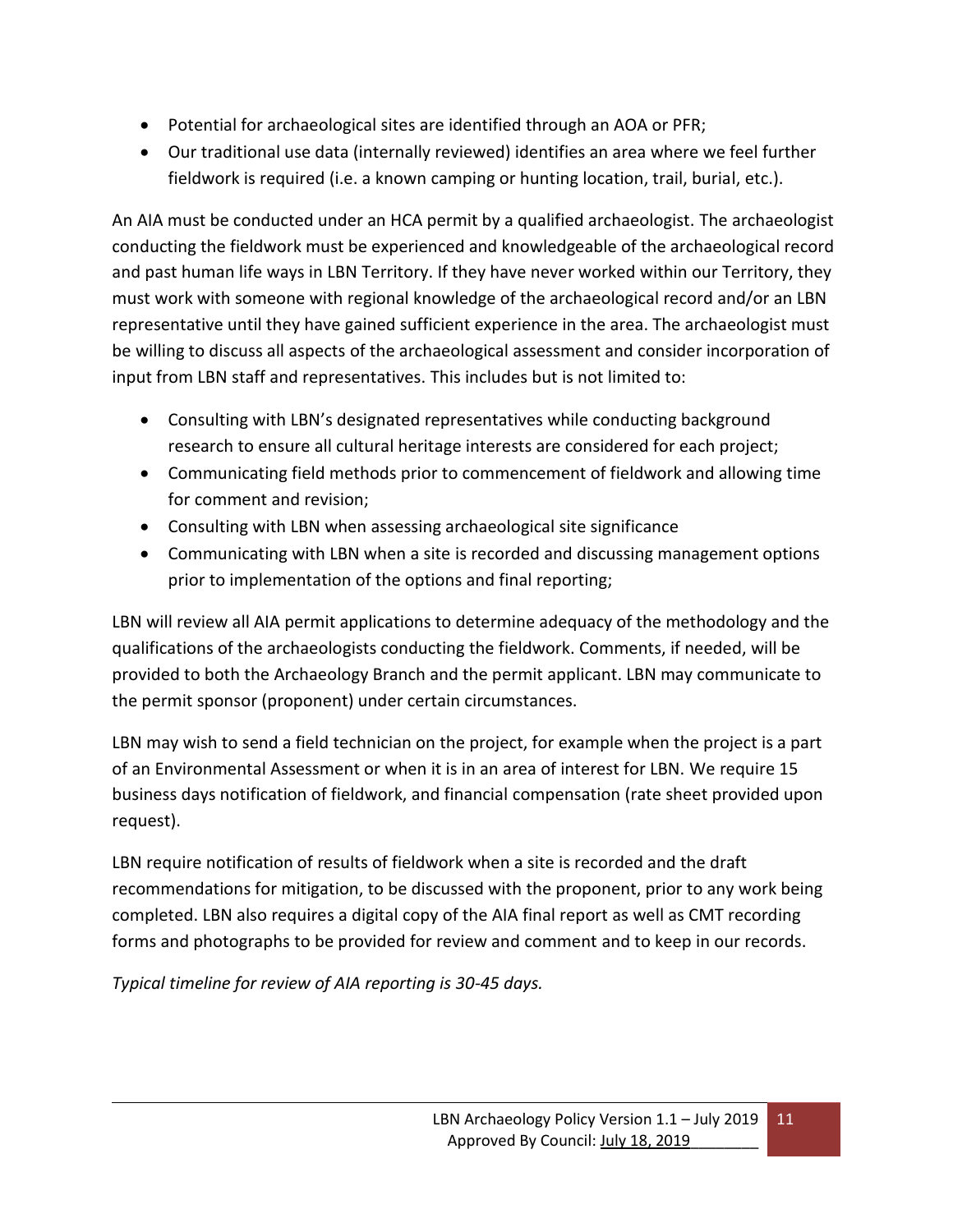# **6.4 Site Alteration Permit**

A Site Alteration Permit (SAP) is a permit issued by the Archaeology Branch that allows a developer or landowner to change or destroy an archaeological site. LBN must be consulted when an SAP is discussed as a mitigation option and we must give consent for all SAP applications within our Territory. LBN require that all SAPs applied for within our Territory be co-held with a qualified archaeologist.

# *Typical response time for consultation on SAP is between 30-45 days.*

# **6.5 Management Options/Recommendations**

LBN considers different types of management or mitigation for archaeological sites and resources. Our preference is for avoidance of impact to any and all archaeological sites within our Territory. If this is not possible, we attempt to minimize impact through best management practices. The nature of the ranges of mitigation/management options will depend on:

- The significance of the resource;
- The nature and extent of the impact;
- The relative effectiveness of mitigation options;
- Research and resource management priorities and needs;
- Project conditions and constraints.

Mitigation options can include:

- Project design changes;
- Site Protection methods;
- Systematic data recovery such as: excavation of areas of an archaeological site and collection of artifacts; ensuring a representative sample of CMTs are recorded according to LBN best management practices prior to harvest;
- Surveillance;
- Monitoring.

Where mitigation is not adequate to protect or preserve our archaeological sites, LBN may discuss compensation options such as:

- Provide means for LBN to work with a qualified archaeologist during the SAP process to gather information from the site before it is destroyed (i.e. excavation of certain areas of the site);
- Provide means for certain LBN citizens to visit the archaeological site location prior to development.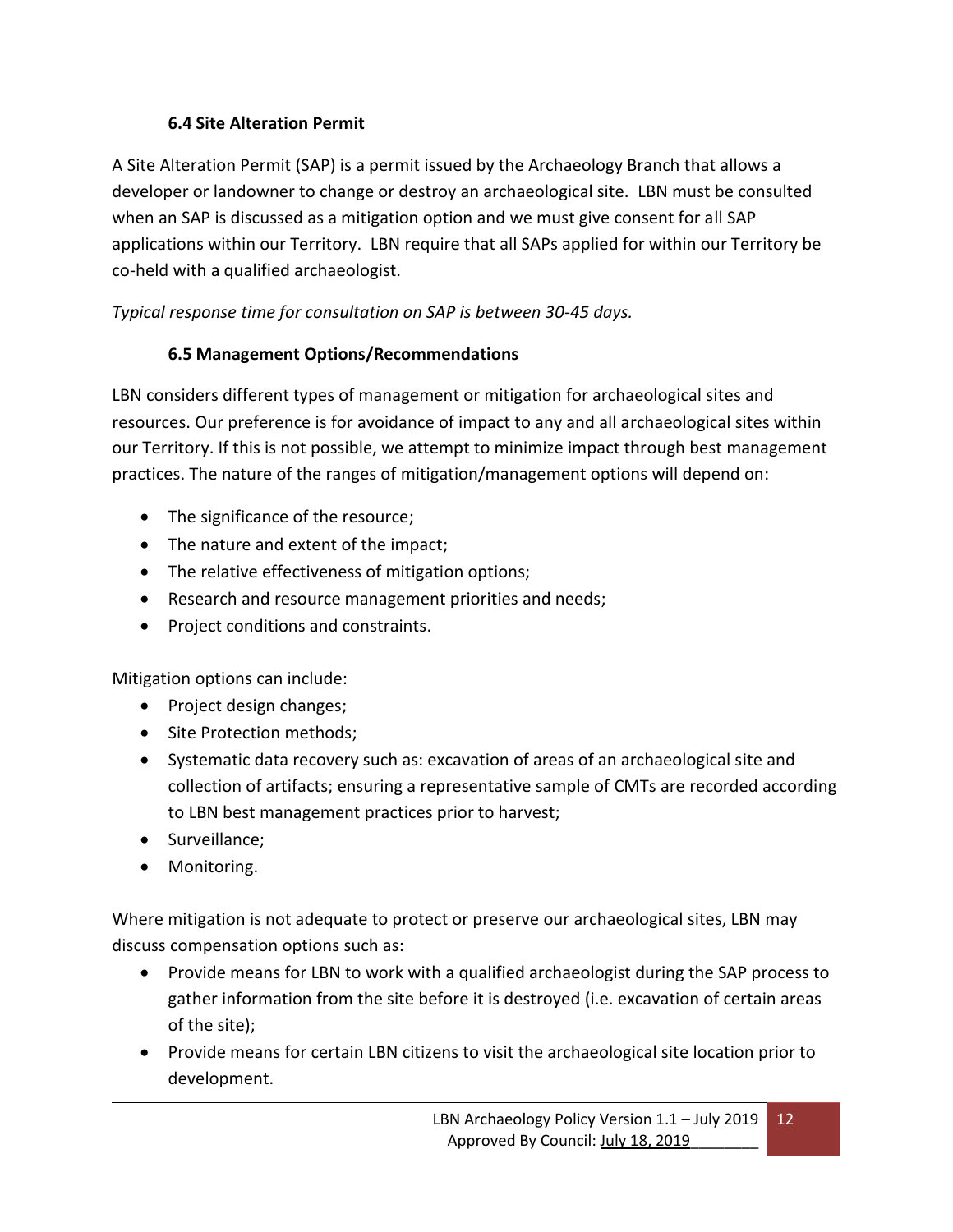#### **6.6 Artifact Recovery and Repository**

- **6.6.1 Artifact Recovery:** When an archaeological site is discovered during assessment, LBN prefers that the site remain as intact as is possible. When recording a site, all attempts should be made to delineate the boundaries in a way so as to be less intrusive to subsurface deposits and materials, meaning the fewer subsurface tests and excavation units, the better. When collecting artifacts, it is preferable to leave as many in situ as possible, in order to preserve the integrity of the site. The archaeological materials were used in this location by our ancestors and should remain where our ancestors left them. We prefer that only a representative sample of materials (i.e. diagnostic, sample of material type, artifact type, etc.) be collected, and the remainder be left buried at the site. All artifacts can be recorded as per the permit requirements.
- **6.6.2 Culturally Modified Trees:** In addition to recording methodology outlined in the HCA permit application, LBN requires that a sample of CMTs be recorded (i.e. cored, photographed, measured, etc.) showing use of that area spanning from pre-contact to post-contact. This type of information provides a record of continuity of use by LBN citizens. LBN may return to a site area if it will be impacted in order to further record CMTs.
- **6.6.3 Repository:** LBN require all artifacts, where possible, to be reposited at the University of Northern British Columbia in Prince George. LBN has a good working relationship with UNBC and are better able to access our artifacts and materials there. LBN are in the process of setting up our own facilities for artifact storage and will provide notice when this requirement changes.

# **6.7 Ancestral Remains Discovery**

If ancestral remains or associated artifacts are found, either by chance or during an in-field investigation, the finder must contact LBN immediately and must not disturb the remains or associated artifacts until authorized by LBN. Please see LBN Chance Find Procedure for more detail and contact information.

# **7.0 Legislative Context**

**7.1** Heritage Conservation Act

Within the province of British Columbia, archaeological sites are managed under the *Heritage Conservation Act* (1979, revised in 1996). The HCA seeks to protect heritage sites in BC, both on